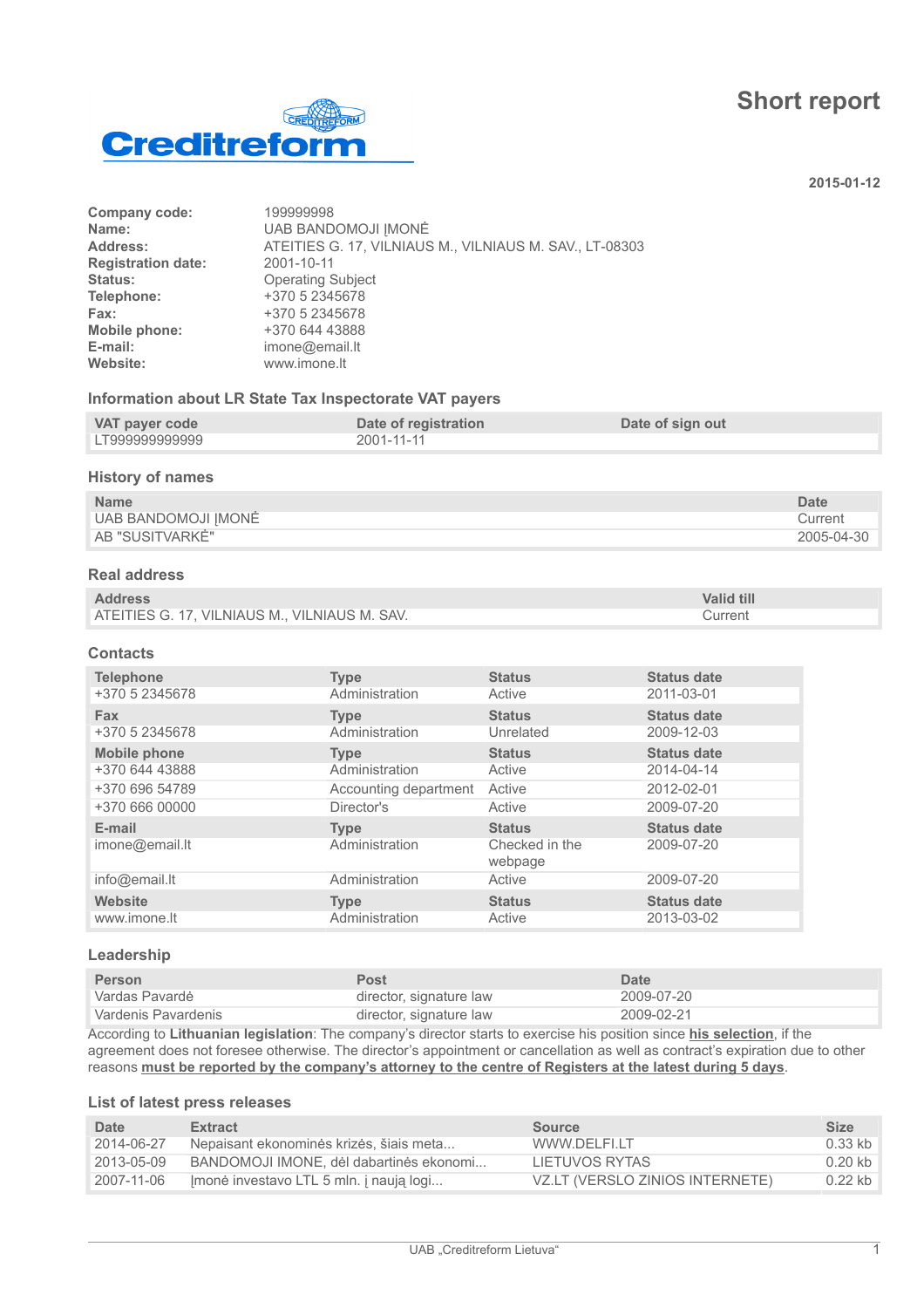| <b>Stated branches, representatives</b>                                                           |        |                       |         |                         |                         |                     |                           |         |
|---------------------------------------------------------------------------------------------------|--------|-----------------------|---------|-------------------------|-------------------------|---------------------|---------------------------|---------|
| Company<br>No data stated                                                                         |        |                       | Country |                         |                         | <b>Renewal date</b> |                           |         |
| <b>Share capital</b>                                                                              |        |                       |         |                         |                         |                     |                           |         |
| <b>Description</b><br>Amount of share capital (Eur)                                               |        |                       |         | <b>Value</b><br>8688.60 |                         |                     |                           |         |
| <b>Turnover</b>                                                                                   |        |                       |         | <b>Profit</b>           |                         |                     |                           |         |
| <b>Date</b><br>2013-01-01 - 2013-12-31                                                            | 68 960 | <b>Turnover (EUR)</b> |         | <b>Date</b>             | 2013-01-01 - 2013-12-31 |                     | Profit (EUR)<br>11 742.35 |         |
| Statistical ratios of business activities (Warehousing and support activities for transportation) |        |                       |         |                         |                         |                     |                           |         |
|                                                                                                   | 2012   | 2013K1                | 2013K2  | 2013K3                  | 2013K4                  | 2013                | 2014K1                    | 2014K2  |
| Growth of sales                                                                                   |        | 9.7%                  | 4.7%    | $-1.3%$                 | 2.1%                    | 4.2%                | $-3.7%$                   | $-2.0%$ |
| Gross profit margin                                                                               | 16.7%  | 17.9%                 | 15.0%   | 16.9%                   | 14.0%                   | 15.9%               | 16.3%                     | 14.3%   |
| Operating profit<br>margin                                                                        | 7.1%   | 8.2%                  | 6.1%    | 8.3%                    | 4.9%                    | 6.8%                | 7.1%                      | 5.2%    |
| Profit before taxes<br>margin                                                                     | 1.5%   | 8.1%                  | 6.3%    | 8.2%                    | 4.8%                    | 1.3%                | 7.2%                      | 5.2%    |
| Return on assets<br>(ROA)                                                                         | 1.5%   | 2.2%                  | 1.8%    | 2.4%                    | 1.4%                    | 1.4%                | 2.0%                      | 1.6%    |
| Return on equity<br>(ROE)                                                                         | 2.2%   | 3.6%                  | 3.0%    | 3.9%                    | 2.4%                    | 2.4%                | 3.2%                      | 2.5%    |
| Equity ratio                                                                                      | 67.9%  | 61.0%                 | 60.8%   | 61.4%                   | 60.6%                   | 60.6%               | 62.5%                     | 63.3%   |
| Short-term assets/<br>total assets                                                                | 30.9%  | 33.5%                 | 31.8%   | 31.6%                   | 31.8%                   | 31.8%               | 34.1%                     | 32.6%   |
| Equity/long-term<br>assets                                                                        | 98.2%  | 91.8%                 | 89.2%   | 89.8%                   | 88.9%                   | 88.9%               | 94.9%                     | 94.0%   |
| Current ratio                                                                                     | 1.82   | 1.77                  | 1.70    | 1.91                    | 1.67                    | 1.67                | 1.74                      | 1.68    |
| Quick ratio                                                                                       | 1.45   | 1.45                  | 1.38    | 1.54                    | 1.36                    | 1.36                | 1.49                      | 1.43    |
| Sales/short-term<br>assets                                                                        | 3.13   | 0.80                  | 0.90    | 0.92                    | 0.93                    | 3.47                | 0.81                      | 0.94    |
| Inventory turnover                                                                                | 27.7d. | 25.2d.                | 22.1d.  | 23.0d.                  | 20.8d.                  | 22.8d.              | 18.6d.                    | 16.4d.  |
| Collection period<br>of accounts<br>receivables                                                   | 63.4d. | 62.2d.                | 55.6d.  | 56.1d.                  | 53.9d.                  | 57.9d.              | 61.9d.                    | 55.8d.  |
| Payment period of<br>accounts payable                                                             | 38.8d. | 38.7d.                | 35.9d.  | 35.3d.                  | 36.4d.                  | 40.0d.              | 42.4d.                    | 39.1d.  |

| <b>Number of employees</b> |               | All vehicles (of their own) |        |
|----------------------------|---------------|-----------------------------|--------|
| Date                       | <b>Amount</b> | Date                        | Amount |
| 2014-11-07                 |               | 2014-07-01                  | 1(0)   |

# **Declared activity**

| NACE version NACE code |        | <b>Description</b>                      |
|------------------------|--------|-----------------------------------------|
|                        | 522900 | Other transportation support activities |

### **The company as a defendant in courts**

| <b>Date</b>         | Cases No.<br><b>Judicial Process No.</b> | Court                          | <b>Claimant</b>               | Type of case                     | <b>Decision</b> |
|---------------------|------------------------------------------|--------------------------------|-------------------------------|----------------------------------|-----------------|
| 2013-02-02 Ban187   |                                          | Šiaulių apylinkės<br>teismas   | <b>UAB BANDOMOJI</b><br>IMONĖ | leškinio                         |                 |
| 2007-02-02 BAND-999 |                                          | Klaipėdos apygardos<br>teismas | <b>UAB BANDOMOJI</b><br>IMONĖ | Skolos priteisimo<br>(34.75 Eur) |                 |

## **The company as the defendant in cases, registered by UAB CREDITREFORM LIETUVA**

| Date of registration<br>Claim sum (EUR) |                            | Payment period in<br>days (payment date) |
|-----------------------------------------|----------------------------|------------------------------------------|
| No data stated                          |                            |                                          |
|                                         | UAB "Creditreform Lietuva" |                                          |